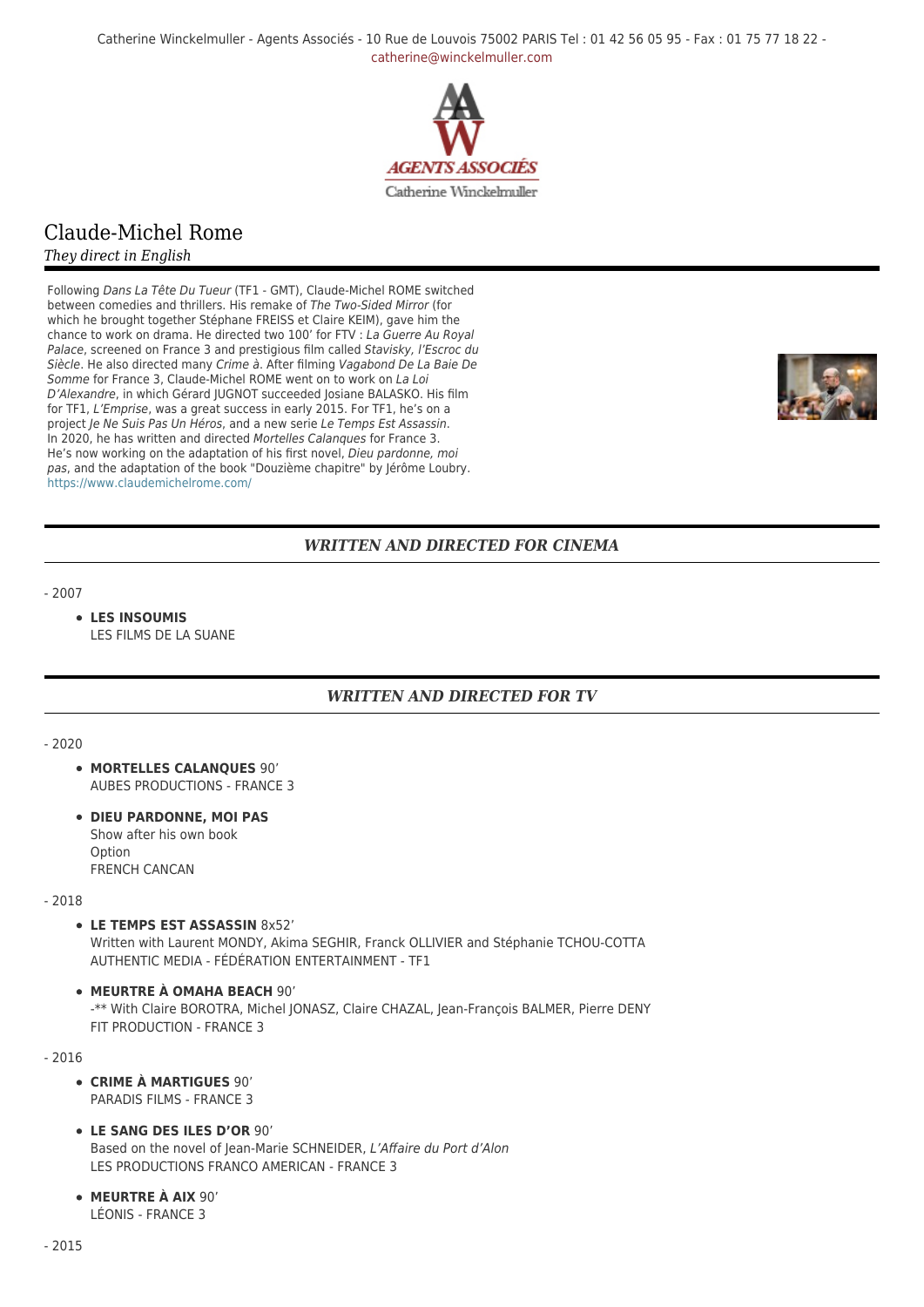- **LA LOI D'ALEXANDRE** 90' Episode : Comme Des Frères FIT PRODUCTIONS - FRANCE 3
- **LA LOI D'ALEXANDRE** 90' Episode : L'Amour Ne Suffit Pas FIT PRODUCTIONS - FRANCE 3
- **CRIME À AIGUES-MORTES** 90' PARADIS FILMS - FRANCE 3

#### - 2014

- **STAVISKY, L'ESCROC DU SIÈCLE** 90' SEPTEMBRE PRODUCTIONS
- **LE VAGABOND DE LA BAIE DE SOMME** 90' Based on Léo LAPOINTE's novel and published in Editions Ravet-Anceau LES PRODUCTIONS FRANCO AMERICAN

**L'EMPRISE** 90' Based on Acquittée by Alexandra Lange published in Editions Michel Lafon. Out of competition @ Fipa (2015) Banff World Media Festival (2015) Colcoa (2016) LÉONIS - TF1

**CRIMES EN LOZÈRE** 90' PARADIS FILMS - FRANCE 3

#### - 2013

**CRIME EN AVEYRON** 90' PARADIS FILMS - FRANCE 3

#### - 2012

**LA GUERRE DU ROYAL PALACE** 100' GLASKI PRODUCTIONS - FRANCE 3

#### - 2011

**LES VIRTUOSES** 52'

Episodes : A Chacun Ses Fantômes - Cible Troublante - L'Ex Mr Grant (2 parties) With Frédéric DIEFENTHAL, Gwendoline HAMON, Michel JONASZ, Josiane PINSON Episode 4 : Maxime LEFRANÇOIS, Philippe LAUDENBACH, Pascal LIGER Episode 5 : Juliette WIATR, Marc RIOUFOL, Jitka GREKOVA, Boris TERRAL Episodes 6-7 : Thomas JOUANNET, Lizzie BROCHERE Selected at Fiction TV Festival, La Rochelle (2011) (Eps. 2-3) GMT PRODUCTIONS - TF1

- 2010

#### **LES VIRTUOSES** 52'

Episodes : Les Blanchisseurs - Le Diamant Maléfique - Une Pure Coïncidence GMT PRODUCTIONS - TF1

#### - 2009

**THE TWO-SIDED MIRROR**

LA FRANCO AMERICAN - TF1

### - 2008

- **RENCONTRE AVEC UN TUEUR 2x52** MADE IN PM - TF1
- **HOLD UP À L'ITALIENNE** 2x52' AUBES PRODUCTIONS - TF1

#### - 2005

**ZODIAQUE II- LE MAÎTRE DU ZODIAQUE** 5x90' ALMA PRODUCTIONS - TF1

- 2004

**DANS LA TÊTE DU TUEUR** GMT PRODUCTIONS - TF1